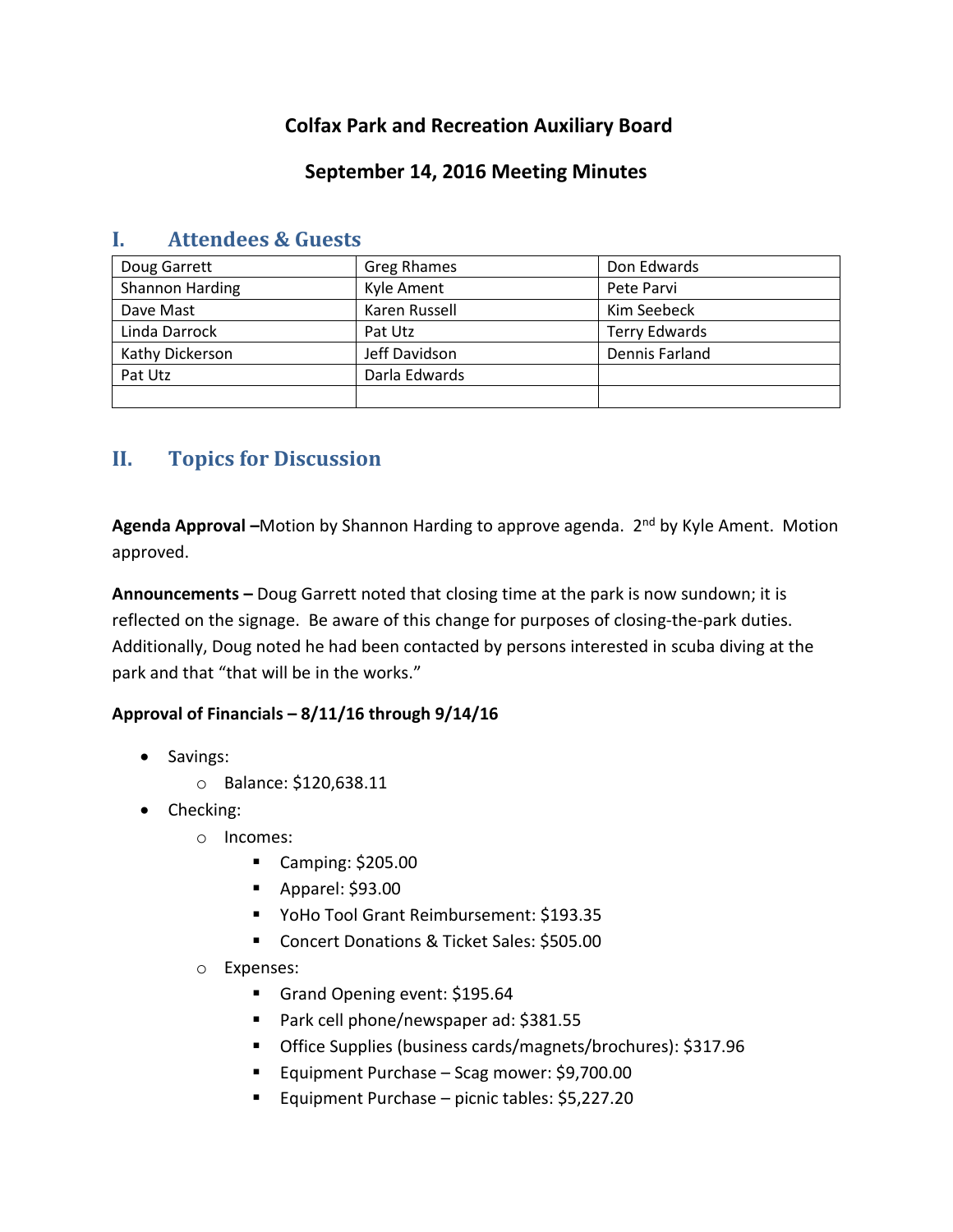- Sanitation: \$45.00
- Stamps:  $$47.00$
- Gift to Beck's re its opening: \$37.10
- Gas/Gas cans: \$65.05
- o Balance: \$8,997.71

Motion to approve financials by Kim Seebeck. 2<sup>nd</sup> by Pat Utz. Motion approved.

**Meeting Minutes –**Motion to approve minutes of August 10, 2016 meeting by Don Edwards. 2<sup>nd</sup> by Greg Rhames. Motion approved.

#### **Committee Reports**

● **Rock the Quarry Concert Committee –** Kim began by noting for the larger Board that a few of us are doing most of the work. A lot of hours are being expended as the fundraising concert is taking a lot of time and effort. Significantly, this event will be difficult to pull off if more of us don't get involved. This is a big commitment for a concentrated point of time. Regarding Rock the Quarry (RTQ) ticket sales – Linda Darrock reported about 150 adult tickets have been sold thus far. As of today's date, \$1,400 in sponsorships have been received. It was noted that we must be prepared to report attendance numbers to Juan Hernandez so that he can order the alcohol and be prepared to feed the attendees – so push ticket sales. We need all hands on deck for the evening of the concert. Please sign up to volunteer if you haven't done it already. Doug noted the park will be closed early, so the earlier the better for volunteers to help when the gates reopen at 6pm. Doug notes too that we need additional volunteers because four board members won't be available. We do have a few high school kids interested. Dennis Farland indicated that, as a first time event, it's progressing really well – he thinks these bands will draw folks. Finally, Kim noted Mike Mendenhall did a great job on the article for RTQ that appeared in the paper recently.

**Promotions Committee** – Pat reported they've been helping out the RTQ committee. A number of promotional possibilities were simply cost prohibitive. For example, Terry Edwards checked with Datebook and it would have cost @\$800 even at non-profit rates to advertise. Pat notes that RTQ has been advertised in the elementary school weekly and at the HS. Pat has worked with Don Mills of Mills Printing to get banners up around town. We've run into a few issues with the DOT rules and regulations, but we'll be placing a banner on the grassy portion of the NW corner of the Munroe Building. There are two sandwich boards out as well. Promotions will also be helping out with comp tickets and updating the website with more specific information about LUX and Desperado, the RTQ bands. Our landing page also has a nice big banner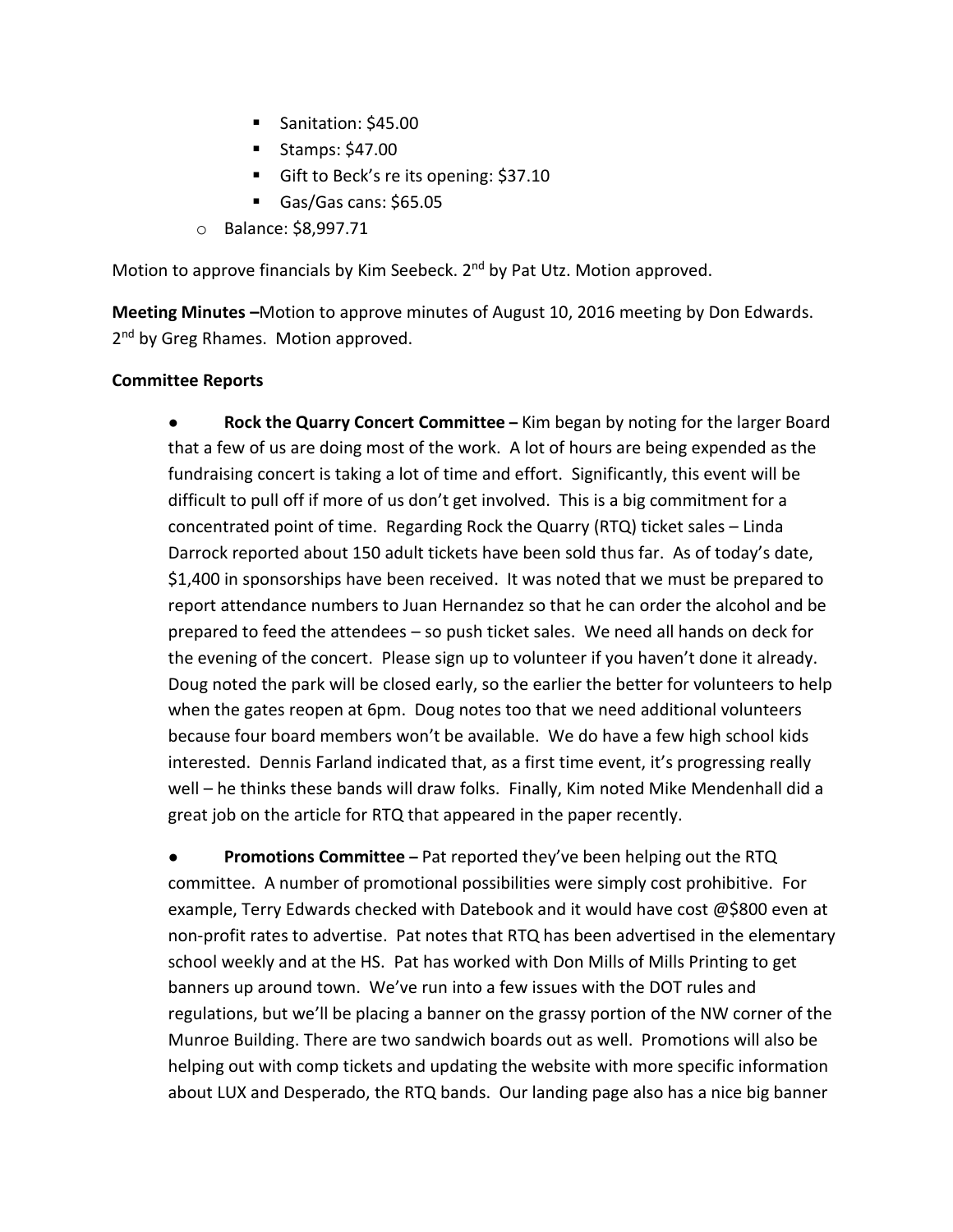to go to RTQ event page, and they're keeping the sponsor information updated. Promotions has also been working on getting business cards – the card reads "Board Member" versus individual names – they're glossy and more durable. (The cards were distributed to board members.) He also indicated the car magnets that have been delivered with the park's logo can be used by anyone with the responsibility of closing the park – the car magnets are stuck to side of the file cabinets in the park office. Pat also indicated Doug's been on him to make a better brochure. That has now been completed and the brochures were also ordered through VistaPrint for it was the most affordable option. Pat offered special thanks to Greg and Shannon for designing the brochure and providing photographs. We have 500 color brochures available.

**Steering Committee/Design Discussion** – Kim provided an update regarding the master plan conversations with Confluence re pro forma. Confluence is now working on the capital component and it looks as if we'll probably prefer to sell versus lease for retail development. She'll be talking to Jeff Bransford further about setting up a meeting with a developer; it looks as though that might be a little trickier than Confluence originally thought. They do want us to review the pro forma so we can be strategic about what we select to start with development-project wise. Wednesday, October 19th 6:30 or 7 pm is a possible date for that special meeting. (Week after next month's board meeting.) Lastly, Confluence will provide a final document in the form of a booklet with the master plan and some costs – we could have that by November. Jeff Davidson indicated that we then take the final document to the City Council and ask it to adopt the plan and show its commitment thereto, so then we can take the same information and present it to any potential developer. Kim noted also that we won't be held to costs reflected in that document because they're estimates but it's a start. Also, that final document would allow for and assist with private fundraising and grant development.

**● Operations/Planning Committee –** Greg reported they had a meeting last week, in part concerning the preparation for the concert. The pole barn now has 30 & 50 amp service. That should be sufficient for RTQ if we're rained out. Sufficient power is not yet available in the block building but it will be in the future. Greg moved for approval of the expenditure of up to 7 hours maximum, at \$100 per hour, to lay gravel for a boat ramp on the North lake. Kim seconded the motion; Karen Russell abstained. Motion approved. Discussion was had regarding ongoing REAP grant – additional seeding will occur in the next couple weeks or months - covering 9 acres in total. Don noted the needed to complete a project to build/repair skirts on a portion of the pole building – cost for materials need are estimated to be about \$400 maximum, potentially less. Greg made a motion to get the project completed. Kim seconded. Motion approved. It was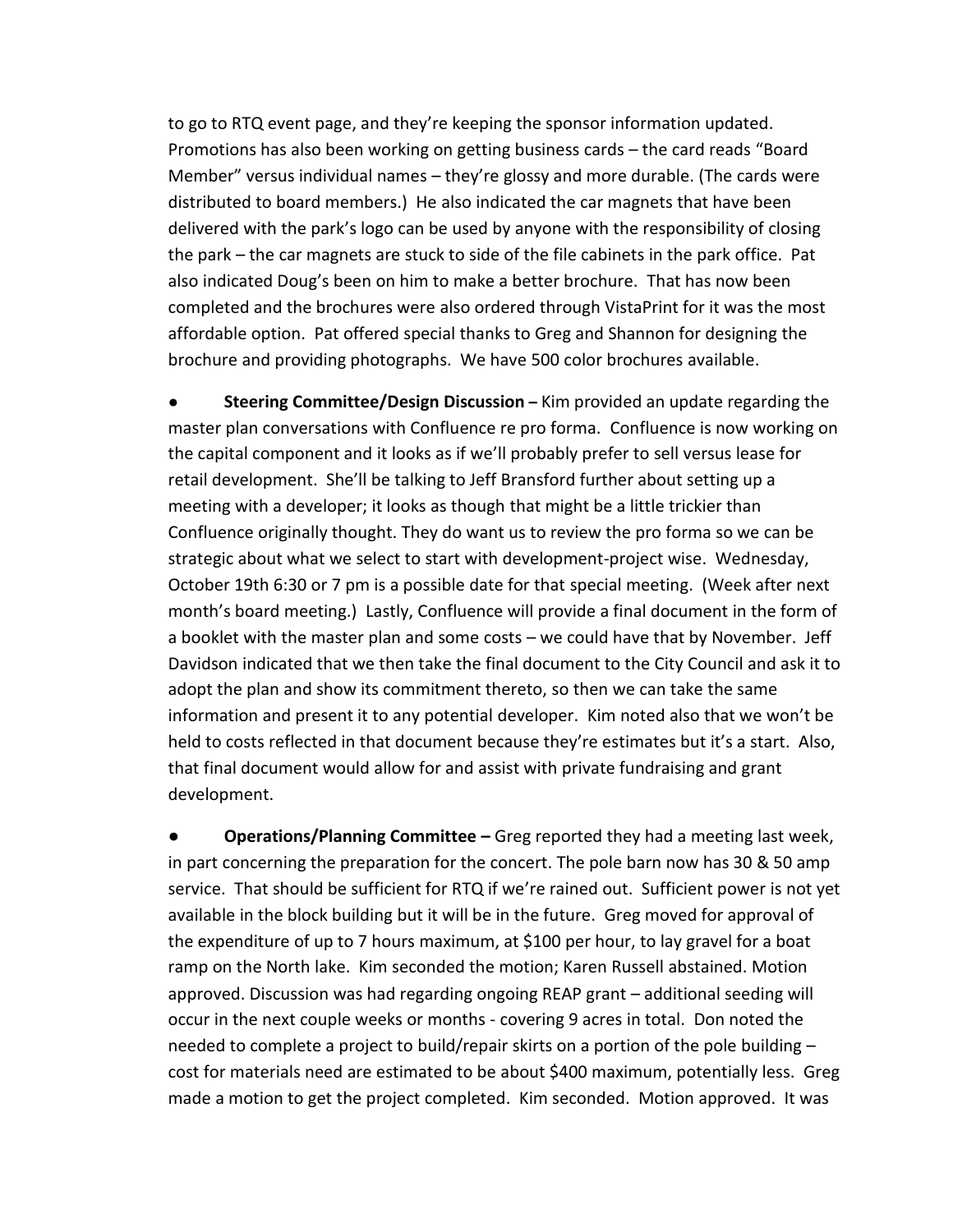noted that we've now established a walking trail around East lake – we've cleared it and will keep it maintained. Doug was going to talk to Kum n Go and the Foundation to create a dog park on the west end but he does not yet have an update to share. Regarding the available wood chips – those will be placed on the dike trail. Pete Parvi suggested an additional usage for the wood chips: in the campgrounds, where parking exists for the campers. Pat suggested some be used around the base of the park signs and to add some perennials. Next, getting water and sewer out to park was brought up – but it was noted that a meeting between the Board, George Dickerson, Bob Rhone and others - a specialized meeting to be sure all persons affected are involved – is necessary to address these issues. Moving on, Doug addressed getting people that utilize the west end of the park a place to park – to put a small gravel parking lot on the north side of the road into the Beck's area that they lease from us. Small area that can fit 10-15 vehicles. He reported that Beck's is good with it. They'd move everything down 20-30 feet so we can create a parking lot. However, there was also Beck's question about a long term plan regarding Beck's use of that area – Doug indicated the verbal agreement was 3 years and that the written agreement is year-to-year. Beck's wants to know if we would trench that area so some of the water can run off, avoiding large puddles of standing water. Doug will touch base with Keith Russell and get a cost estimate for doing that work. As Kathy Dickerson has pointed out however, we're quickly chipping away at our funds. Also – a future project may be to talk to the school district about opening up the gate on their property to our property. We could put gravel there and a parking lot. Next, Don indicated that Randy Roster will come in after the concert to start repair work on the block building. Don called for a work session on Saturday to get ready for the concert. He'll be checking with Countryside RV re the loan of an RV trailer for the RTQ bands to change in, etc. Also, Don indicated the committee also talked about possibly closing the park for part of the winter  $-$  it is something to think about so we can get word out to the public if we do so. Karen then asked if Tom Wilson is going to do the transformer update as has been previously discussed. The response was that Mr. Wilson will need to be at the previously mentioned special meeting. Is there a date in mind, Doug asked? Greg wants to get past September 24th (concert date). What about Wednesday, October 5th? 5:30 pm at the park. Karen advised that Keith won't be available on that date. Greg will call Bob. Greg will also touch base with Keith beforehand since he won't be available. Finally, Pete Parvi asked how weatherproof the office is going to be in its current state, specifically, the windows and weather-stripping. It was suggested that be assessed on Saturday's work day.

**Fishing Foundation Committee/Status Update** – Greg noted that Toad was supposed to get a hold of the Board this month, but we haven't heard anything. We do not know if any steps have been taken to establish a fishing foundation. Pat noted that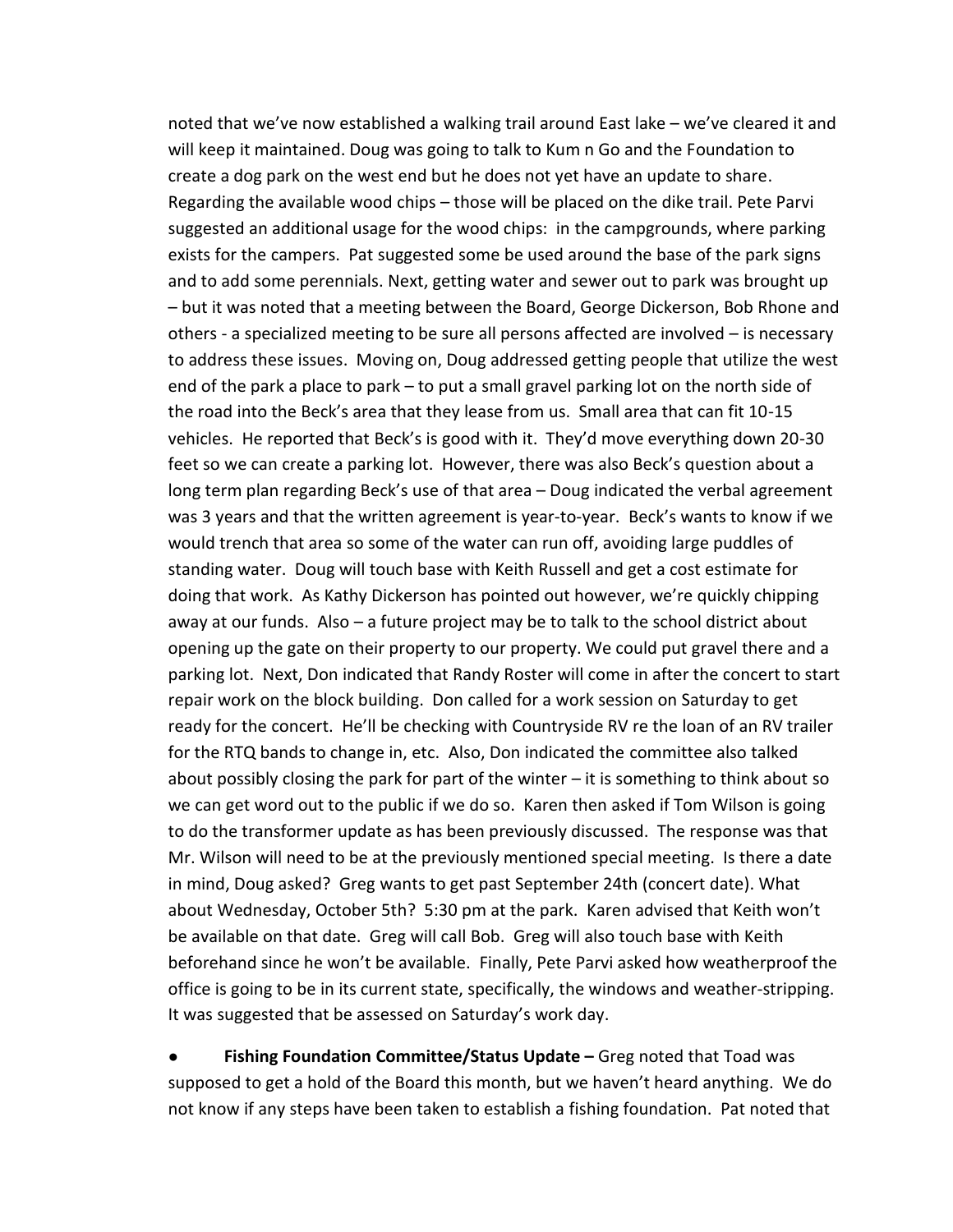he spoke with Toad at Menard's recently and Toad said he'd been really busy lately. One can infer that perhaps not a lot of progress has been made on the part of the foundation.

**Rental of pole building** – Doug advised that we've had zero calls off of the ads placed for rental of the pole building. He asked, shall we continue to look for a renter or shall we go to Plan B for its use as a storage facility? Plan B would involve additional work for the board because using the pole building as a storage unit for boats, campers, etc., would require someone to maintain or oversee the storage itself, be available for renter access and more. Shannon expressed that Plan B would add to the significant responsibilities already shouldered by a few board members. She moved to continue the ad directed at a business that may wish to rent the pole building thus generating income for the park (at a cost of \$61.50 for about 3 weeks, and to add a free ad to Craigslist) and that this issue be addressed at the next board meeting because if we're going with Plan B there should be someone stepping forward to take that specific responsibility on. Greg seconded. Motion approved.

**Block Building Future Use** – Doug asks, do we want to make the effort to remodel it into a usable facility? Add bathrooms? Greg said yes but that we need numbers and more information. It was suggested that this too can be addressed at the special meeting. Doug indicated the power washing of the block building will continue – he has a high pressure sprayer and Greg will get some scaffolding. Kim noted that any future plan for the block building to be used as a rental facility needs to include a kitchen, or a counter & sink t minimum. And obviously, permanent bathroom facilities.

**RV Campground –** Doug noted there was some previous discussion about developing an RV campground. Greg suggests it's "up in the air" until the meeting on the  $5<sup>th</sup>$  and that folks can still use the main parking lot to camp in RVs. Doug asks do we definitively want to move forward with it, or do we move on to other things? Greg further suggests we don't change anything now but we could promote the availability of RV camping. Pat will look into advertising for RV camping – dry and/or self-contained (no water or showers/no electricity available).

**Capital Campaign Kickoff to raise \$50,000 for park equipment** – Concert fundraiser (RTQ) is our kick off. We need to come up with some money quickly. After the concert, Doug indicated we'll be curtailing any committee spending until next year. He asked for any other ideas about what we can do to raise funds? Please be thinking about things. Dennis says he'd be willing to donate his time and to DJ a couple dances this winter if we can find a place to hold such an event. He suggested maybe a "co-op" with the Jasper County Fair Board. Dennis will check with some fair board members and see if they've got some dates available and what costs would be associated with use of that facility for QSP fundraising dances.